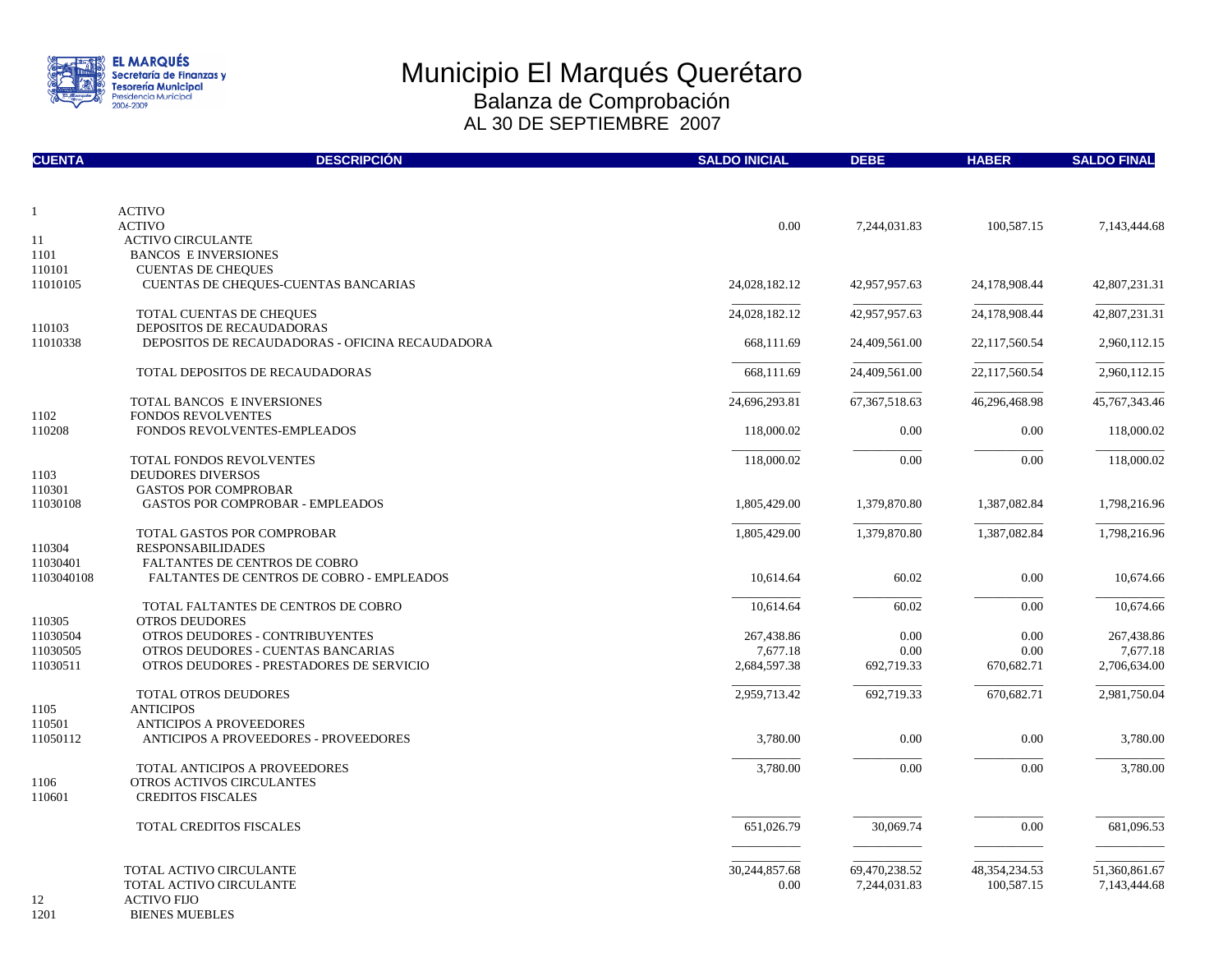

| <b>CUENTA</b>        | <b>DESCRIPCIÓN</b>                                                                                  | <b>SALDO INICIAL</b> | <b>DEBE</b>               | <b>HABER</b>              | <b>SALDO FINAL</b> |
|----------------------|-----------------------------------------------------------------------------------------------------|----------------------|---------------------------|---------------------------|--------------------|
|                      |                                                                                                     |                      |                           |                           |                    |
| 120101               | MOBILIARIO Y EQUIPO DE ADMINSTRACION                                                                |                      |                           |                           |                    |
|                      | TOTAL MOBILIARIO Y EQUIPO DE ADMINSTRACION                                                          | 5,119,908.26         | 4,389.00                  | 0.00                      | 5,124,297.26       |
| 120102               | MAQ. Y EQUIPO AGRO. INDUS. Y DE COMUNICACIÓN                                                        |                      |                           |                           |                    |
| 120103               | VEHICULOS Y EQUIPO DE TRANSPORTE                                                                    |                      |                           |                           |                    |
| 120104               | EQUIPO E INSTRUMENTAL MEDICO                                                                        |                      |                           |                           |                    |
| 120105               | HERRAMIENTAS Y REFACCIONES                                                                          |                      |                           |                           |                    |
| 1202                 | <b>BIENES INMUEBLES</b>                                                                             |                      |                           |                           |                    |
| 120201               | BIENES INMUEBLES DEL DOMINIO PUBLICO                                                                |                      |                           |                           |                    |
|                      | TOTAL BIENES INMUEBLES DEL DOMINIO PUBLICO                                                          | 79,184,705.09        | 0.00                      | 0.00                      | 79,184,705.09      |
| 120202               | BIENES INMUEBLES DEL DOMINIO PRIVADO                                                                |                      |                           |                           |                    |
|                      | TOTAL ACTIVO FIJO                                                                                   | 108,401,659.97       | 32,308.70                 | 0.00                      | 108,433,968.67     |
| 13                   | <b>ACTIVO DIFERIDO</b>                                                                              |                      |                           |                           |                    |
| 1302                 | <b>DEPOSITOS EN GARANTIA</b>                                                                        |                      |                           |                           |                    |
| 130210               | DEPOSITOS EN GARANTIA - OTROS                                                                       | 250.00               | 0.00                      | 0.00                      | 250.00             |
|                      | TOTAL DEPOSITOS EN GARANTIA                                                                         | 250.00               | 0.00                      | 0.00                      | 250.00             |
|                      | TOTAL ACTIVO DIFERIDO                                                                               | 250.00               | 0.00                      | 0.00                      | 250.00             |
|                      |                                                                                                     |                      |                           |                           |                    |
|                      | <b>TOTAL ACTIVO</b>                                                                                 | 138,646,767.65       | 69,502,547.22             | 48, 354, 234. 53          | 159,795,080.34     |
|                      | TOTAL ACTIVO                                                                                        | 0.00                 | 7,244,031.83              | 100,587.15                | 7,143,444.68       |
| $\sqrt{2}$           | PASIVO Y PATRIMONIO                                                                                 |                      |                           |                           |                    |
|                      | PASIVO Y PATRIMONIO                                                                                 | 0.00                 | 125,624.90                | 7,269,069.58              | 7,143,444.68       |
| 21                   | PASIVO A CORTO PLAZO                                                                                |                      |                           |                           |                    |
| 2101                 | <b>CUENTAS POR PAGAR</b>                                                                            |                      |                           |                           |                    |
| 210101               | <b>CUENTAS POR PAGAR PROGRAMADAS</b>                                                                |                      |                           |                           |                    |
| 21010101             | <b>CUENTAS POR PAGAR PROGRAMADAS - APOYOS</b>                                                       | 113,121.10           | 1,558,830.90              | 2,030,543.00              | 584,833.20         |
| 21010103             | <b>CUENTAS POR PAGAR PROGRAMADAS - CONTRATISTAS</b>                                                 | 267,546.97           | 3,577,524.89              | 3,656,022.66              | 346,044.74         |
| 21010104             | CUENTAS POR PAGAR PROGRAMADAS - CONTRIBUYENTES                                                      | 317.70               | 1,768,207.00              | 1,768,207.00              | 317.70             |
| 21010106             | CUENTAS POR PAGAR PROGRAMADAS - DEPENDENCIAS EXTERNAS                                               | 11,925,405.37        | 188,964.39                | 188,964.39                | 11,925,405.37      |
| 21010108             | <b>CUENTAS POR PAGAR PROGRAMADAS - EMPLEADOS</b>                                                    | 744.12               | 6,012,584.16              | 6.014.371.83              | 2.531.79           |
| 21010110             | <b>CUENTAS POR PAGAR PROGRAMADAS - OTROS</b>                                                        | 4,296,262.96         | 2,447,550.63              | 4,056,507.78              | 5,905,220.11       |
| 21010111             | CUENTAS POR PAGAR PROGRAMADAS - PRESTADORES DE SERVICIO                                             | 55,517.13            | 1.459.346.47              | 1,667,621.31              | 263,791.97         |
| 21010112<br>21010114 | <b>CUENTAS POR PAGAR PROGRAMADAS - PROVEEDORES</b><br><b>CUENTAS POR PAGAR PROGRAMADAS - RENTAS</b> | 110,933.81<br>0.00   | 1,020,275.11<br>34,900.00 | 1,116,800.29<br>34,900.00 | 207,458.99<br>0.00 |
| 21010119             | <b>CUENTAS POR PAGAR PROGRAMADAS - EVENTUALES</b>                                                   | 0.00                 | 38,495.00                 | 38,495.00                 | 0.00               |
|                      | TOTAL CUENTAS POR PAGAR PROGRAMADAS                                                                 | 16,769,849.16        | 18,106,678.55             | 20,572,433.26             | 19,235,603.87      |
| 210102               | <b>CUENTAS POR PAGAR ACUMULADAS</b>                                                                 |                      |                           |                           |                    |
| 21010201             | RETENCIONES A EMPLEADOS                                                                             |                      |                           |                           |                    |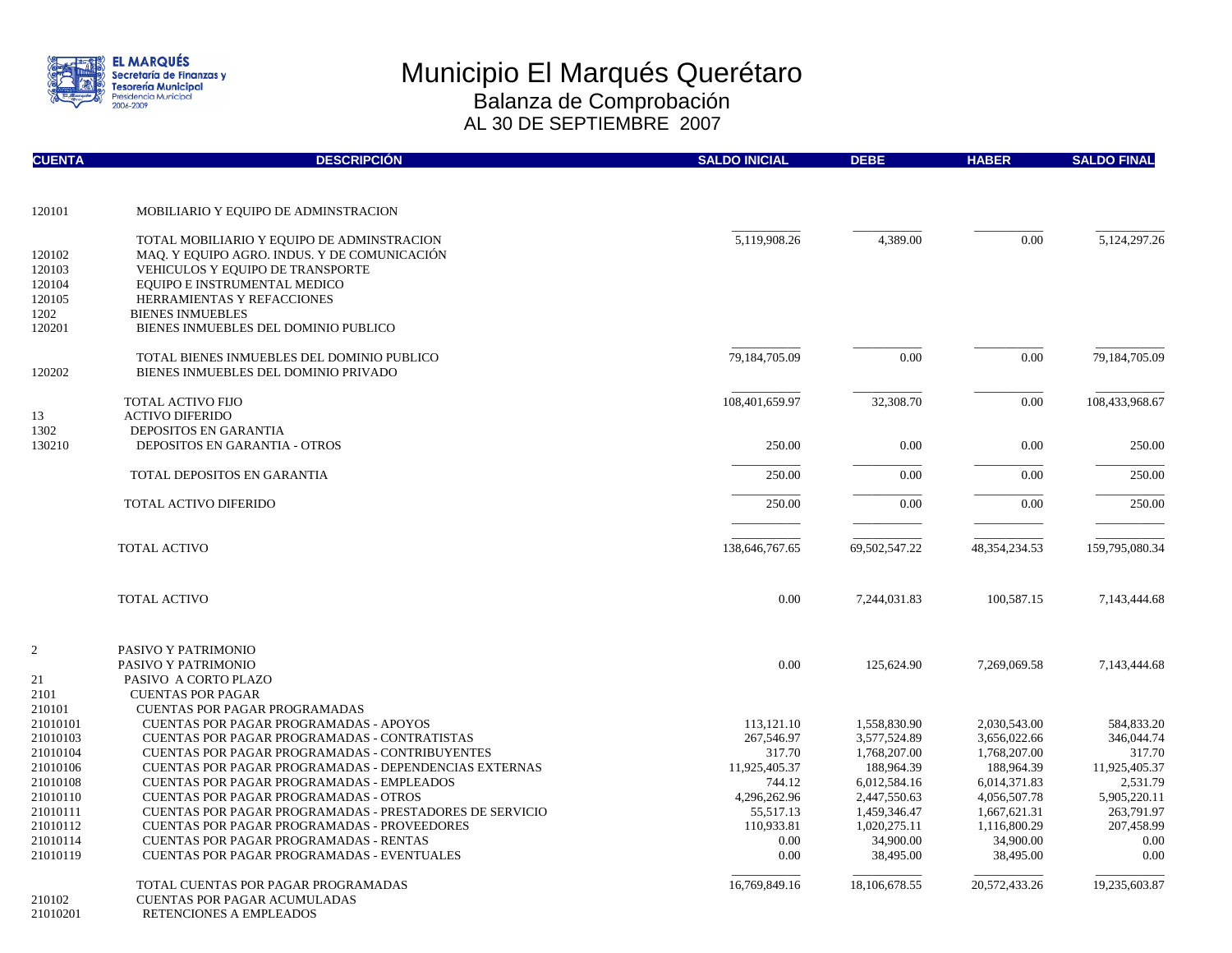

| <b>CUENTA</b>                     |                                                     | <b>DESCRIPCIÓN</b>                                           | <b>SALDO INICIAL</b>                 | <b>DEBE</b>  | <b>HABER</b>  | <b>SALDO FINAL</b>                                       |
|-----------------------------------|-----------------------------------------------------|--------------------------------------------------------------|--------------------------------------|--------------|---------------|----------------------------------------------------------|
|                                   |                                                     |                                                              |                                      |              |               |                                                          |
| 2101020101                        | RETENCIONES FISCALES A EMPLEADOS                    |                                                              |                                      |              |               |                                                          |
|                                   | TOTAL RETENCIONES FISCALES A EMPLEADOS              |                                                              | 20,134,915.85                        | 0.00         | 649,493.87    | 20,784,409.72                                            |
| 2101020102                        | RETENCIONES POR PRESTACIONES                        |                                                              |                                      |              |               |                                                          |
| 2101020103                        | <b>PRESTAMOS</b>                                    |                                                              |                                      |              |               |                                                          |
| 2101020104                        | DESCUENTOS A TRABAJADORES                           |                                                              |                                      |              |               |                                                          |
| 2101020105<br>21010202            | <b>CUOTAS SINDICALES</b><br>APORTACIONES PATRONALES |                                                              |                                      |              |               |                                                          |
|                                   |                                                     |                                                              |                                      |              |               |                                                          |
|                                   | TOTAL APORTACIONES PATRONALES                       |                                                              | $-7,318.65$                          | 0.00         | 0.00          | $-7,318.65$                                              |
| 21010203                          | <b>OTRAS RETENCIONES</b>                            |                                                              |                                      |              |               |                                                          |
| 2101020301                        | RETENCIONES FISCALES A TERCEROS                     |                                                              |                                      |              |               |                                                          |
| 2101020302                        | RETENCIONES OBRA PUBLICA                            |                                                              |                                      |              |               |                                                          |
| 2101020303                        | RETENCIONES POR MULTAS FEDERALES NO FISCALES        |                                                              |                                      |              |               |                                                          |
| 21010204                          | OBLIGACIONES DE LEY DE INGRESOS                     |                                                              |                                      |              |               |                                                          |
| 2101020401                        | SOBRANTES DE CENTROS DE COBRO                       |                                                              |                                      |              |               |                                                          |
| 210102040138                      |                                                     | SOBRANTES DE CENTROS DE COBRO - OFICINA RECAUDADORA          | 45.357.49                            | 0.00         | 0.00          | 45,357.49                                                |
|                                   | TOTAL SOBRANTES DE CENTROS DE COBRO                 |                                                              | 45,357.49                            | 0.00         | 0.00          | 45,357.49                                                |
| 21010205                          | <b>DOCUMENTOS POR PAGAR</b>                         |                                                              |                                      |              |               |                                                          |
| 2101020501                        | DOCUMENTOS POR PAGAR A LA INICIATIVA PRIVADA        |                                                              |                                      |              |               |                                                          |
| 210102050104                      | LADO)                                               | CUENTAS ACUMULADAS PROVEEDORES Y ACREEDORES EJERCIDAS (DETAL |                                      |              |               |                                                          |
| 2101020501040<br>EJERCIDAS (DETAL |                                                     |                                                              | LADO) - APOYOS<br>22,190.40          | 0.00         | 0.00          | CUENTAS ACUMULADAS PROVEEDORES Y ACREEDORES<br>22.190.40 |
| 2101020501040                     |                                                     |                                                              | LADO) - CONTRATISTAS                 |              |               | CUENTAS ACUMULADAS PROVEEDORES Y ACREEDORES              |
| EJERCIDAS (DETAL                  |                                                     |                                                              | 63,213.57                            | 0.00         | 0.00          | 63,213.57                                                |
| 2101020501040                     |                                                     |                                                              | LADO) - EMPLEADOS                    |              |               | CUENTAS ACUMULADAS PROVEEDORES Y ACREEDORES              |
| EJERCIDAS (DETAL                  |                                                     |                                                              | 19,910.81                            | 0.00         | 0.00          | 19,910.81                                                |
| 2101020501041                     |                                                     |                                                              | LADO) - OTROS                        |              |               | CUENTAS ACUMULADAS PROVEEDORES Y ACREEDORES              |
| EJERCIDAS (DETAL                  |                                                     |                                                              | 0.00                                 | 0.00         | 14,365.42     | 14,365.42                                                |
| 2101020501041                     |                                                     |                                                              | LADO) - PRESTADORES DE SERVICIO      |              |               | <b>CUENTAS ACUMULADAS PROVEEDORES Y ACREEDORES</b>       |
| EJERCIDAS (DETAL                  |                                                     |                                                              | 15,000.02                            | 0.00         | 1,250,817.70  | 1,265,817.72                                             |
| 2101020501041<br>286,091.63       |                                                     | CUENTAS ACUMULADAS PROVEEDORES Y ACREEDORES (DETALLADO)      |                                      | 286,091.63   | 0.00          | 0.00                                                     |
| 2101020501041                     |                                                     |                                                              | LADO) - RENTAS                       |              |               | CUENTAS ACUMULADAS PROVEEDORES Y ACREEDORES              |
| EJERCIDAS (DETAL                  |                                                     |                                                              | 5,950.00                             | 0.00         | 0.00          | 5,950.00                                                 |
| 2101020501041                     |                                                     |                                                              | LADO) - MÉDICOS                      |              |               | CUENTAS ACUMULADAS PROVEEDORES Y ACREEDORES              |
| EJERCIDAS (DETAL                  |                                                     |                                                              | 1.725.00                             | 0.00         | 0.00          | 1,725.00                                                 |
|                                   | (DETALLADO)                                         | TOTAL CUENTAS ACUMULADAS PROVEEDORES Y ACREEDORES EJERCIDAS  |                                      | 414,081.43   | 0.00          | 1,265,183.12                                             |
|                                   | 1.679.264.55                                        |                                                              |                                      |              |               |                                                          |
| 210102050107                      | <b>ACREEDORES VARIOS</b>                            |                                                              |                                      |              |               |                                                          |
| 2101020501070                     |                                                     |                                                              | <b>ACREEDORES VARIOS - EMPLEADOS</b> | 3.004.22     | 0.00          | 0.00                                                     |
| 3.004.22                          |                                                     |                                                              |                                      |              |               |                                                          |
| 2101020501071                     |                                                     |                                                              | <b>ACREEDORES VARIOS - OTROS</b>     | 2,517,340.87 | 1,000,000.00  | 15,000,000.00                                            |
| 16,517,340.87                     |                                                     |                                                              |                                      |              |               |                                                          |
|                                   | TOTAL ACREEDORES VARIOS                             |                                                              | 2,520,345.09                         | 1,000,000.00 | 15,000,000.00 | 16,520,345.09                                            |
| 21010206                          | <b>FONDOS AJENOS</b>                                |                                                              |                                      |              |               |                                                          |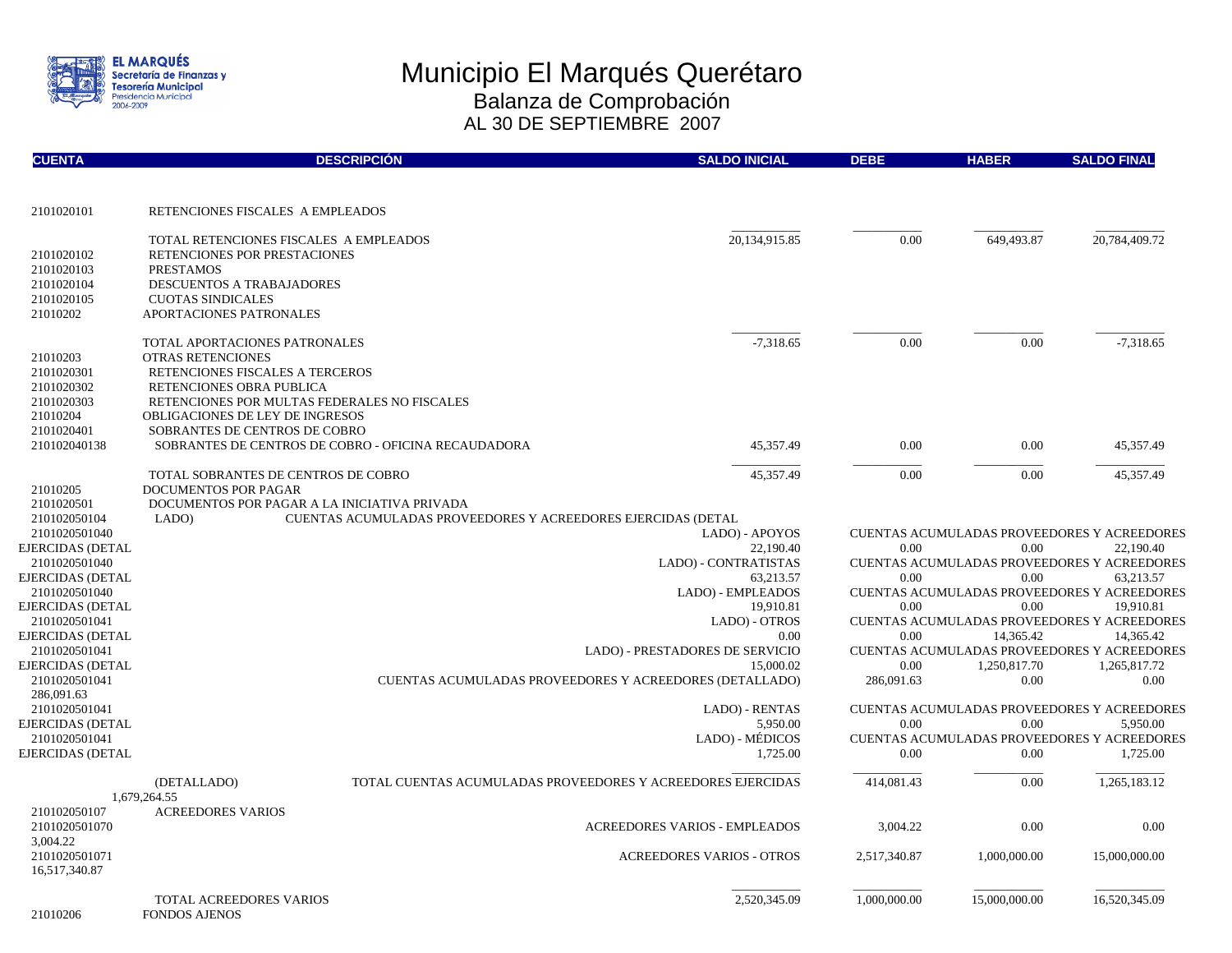

| <b>CUENTA</b>  | <b>DESCRIPCIÓN</b>                                       | <b>SALDO INICIAL</b>  | <b>DEBE</b>               | <b>HABER</b>                  | <b>SALDO FINAL</b>            |
|----------------|----------------------------------------------------------|-----------------------|---------------------------|-------------------------------|-------------------------------|
|                |                                                          |                       |                           |                               |                               |
|                | TOTAL FONDOS AJENOS                                      | 338,637.55            | 27,489.90                 | 33,500.36                     | 344,648.01                    |
|                | TOTAL CUENTAS POR PAGAR                                  | 41,907,072.61         | 20,422,222.67             | 38,850,354.79                 | 60, 335, 204. 73              |
|                |                                                          |                       |                           |                               |                               |
|                | TOTAL PASIVO A CORTO PLAZO<br>TOTAL PASIVO A CORTO PLAZO | 0.00                  | 117,374.90                | 688,359.85                    | 570,984.95                    |
| 23<br>2301     | <b>HACIENDA PUBLICA</b><br><b>RESULTADOS</b>             | 41,907,072.61         | 20,422,222.67             | 38,850,354.79                 | 60,335,204.73                 |
|                | TOTAL RESULTADOS                                         | $-11,412,189.26$      | 20,498,520.07             | 23,186,391.94                 | $-8,724,317.39$               |
| 2302           | PATRIMONIO MUNICIPAL                                     |                       |                           |                               |                               |
|                |                                                          |                       |                           |                               |                               |
|                | TOTAL HACIENDA PUBLICA<br>TOTAL HACIENDA PUBLICA         | 0.00<br>96,739,695.04 | 8,250.00<br>20,498,520.07 | 6,580,709.73<br>23,218,700.64 | 6,572,459.73<br>99,459,875.61 |
|                |                                                          |                       |                           |                               |                               |
|                | TOTAL PASIVO Y PATRIMONIO                                | 0.00                  | 125,624.90                | 7,269,069.58                  | 7,143,444.68                  |
|                | TOTAL PASIVO Y PATRIMONIO                                | 138, 646, 767. 65     | 40,920,742.74             | 62,069,055.43                 | 159,795,080.34                |
| 3              | <b>EGRESOS</b>                                           | 0.00                  | 8,250.00                  | 8,250.00                      | 0.00                          |
| 31             | <b>EGRESOS</b><br><b>GASTO CORRIENTE</b>                 |                       |                           |                               |                               |
| 3101<br>310101 | <b>COSTO DIRECTO</b><br>SERVICIOS PERSONALES             | 0.00                  | 6,937,141.26              | 6,937,141.26                  | 0.00                          |
| 310102         | MATERIALES Y SUMINISTROS                                 | 0.00                  | 250,366.06                | 250,366.06                    | 0.00                          |
| 310103         | SERVICIOS GENERALES                                      | 0.00                  | 3,480,105.47              | 3,480,105.47                  | 0.00                          |
| 3103           | TOTAL COSTO DIRECTO<br><b>TRANSFERENCIAS</b>             | 0.00                  | 10,667,612.79             | 10,667,612.79                 | 0.00                          |
| 310304         | <b>TRANSFERENCIAS</b>                                    | 0.00                  | 5,330,412.76              | 5,330,412.76                  | 0.00                          |
|                | TOTAL TRANSFERENCIAS                                     | 0.00                  | 5,330,412.76              | 5,330,412.76                  | 0.00                          |
|                | TOTAL GASTO CORRIENTE                                    | 0.00                  | 8,250.00                  | 8,250.00                      | 0.00                          |
|                | TOTAL GASTO CORRIENTE                                    | 0.00                  | 15,998,025.55             | 15,998,025.55                 | 0.00                          |
| 32<br>3201     | <b>CAPITAL</b><br>BIENES MUEBLES E INMUEBLES (EGRESOS)   | 0.00                  | 32,308.70                 | 32,308.70                     | 0.00                          |
| 3206           | <b>INVERSION PUBLICA</b>                                 | 0.00                  | 4,394,236.43              | 4,394,236.43                  | 0.00                          |
|                | TOTAL CAPITAL                                            | 0.00                  | 4,426,545.13              | 4,426,545.13                  | 0.00                          |